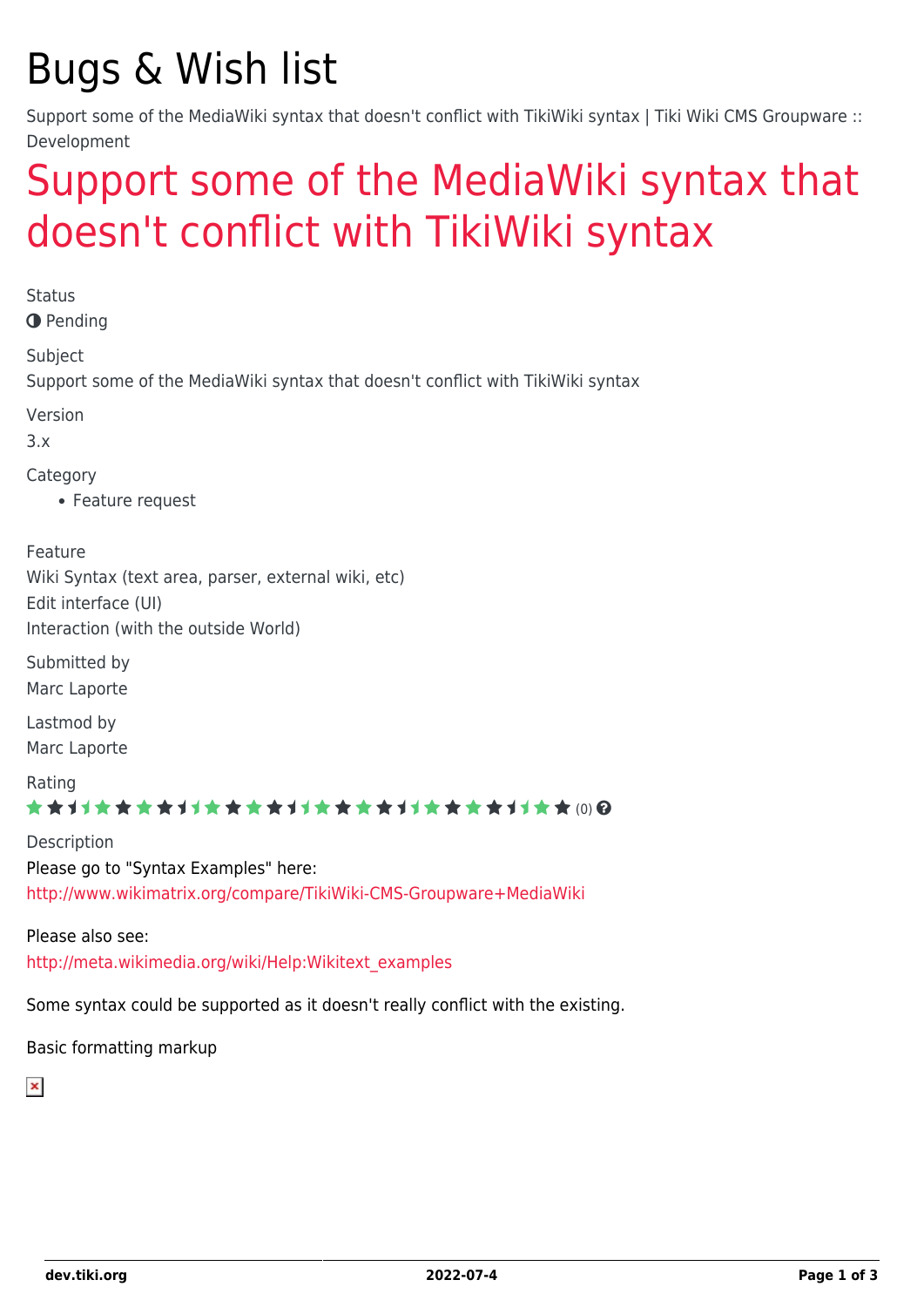```
You can ''italicize text'' by putting 2 apostrophes on each side.
3 apostrophes will '''embolden the text'''.
5 apostrophes will '''embolden''' and ''italicize''
'''''the text'''''.
```
#### Signature/timestamp

 $\pmb{\times}$ 

You should "sign" your comments on talk pages: - Three tildes gives your signature:  $\sim\sim$ - Four tildes give your signature plus date/time: ~~~~ - Five tildes gives the date/time alone: ~~~~~

#### Section headings

```
\pmb{\times}== Section headings ==
 ''Headings'' organize your writing into
 sections.
 The ''Wiki'' <u>ab</u>
 ##software can automatically
 generate a [[table of contents]] from them.
 === Subsection ===
 Using more "equals" (=) signs creates a subsection.
 ==== A smaller subsection ====
 Don't skip levels,
 like from two to four equals signs.
 Start with 2 equals signs not 1
 because 1 creates H1 tags
 which should be reserved for page title.
```
However, links & images could be more problematic.

Related:

[Wiki markup for icons](https://dev.tiki.org/wish1531)